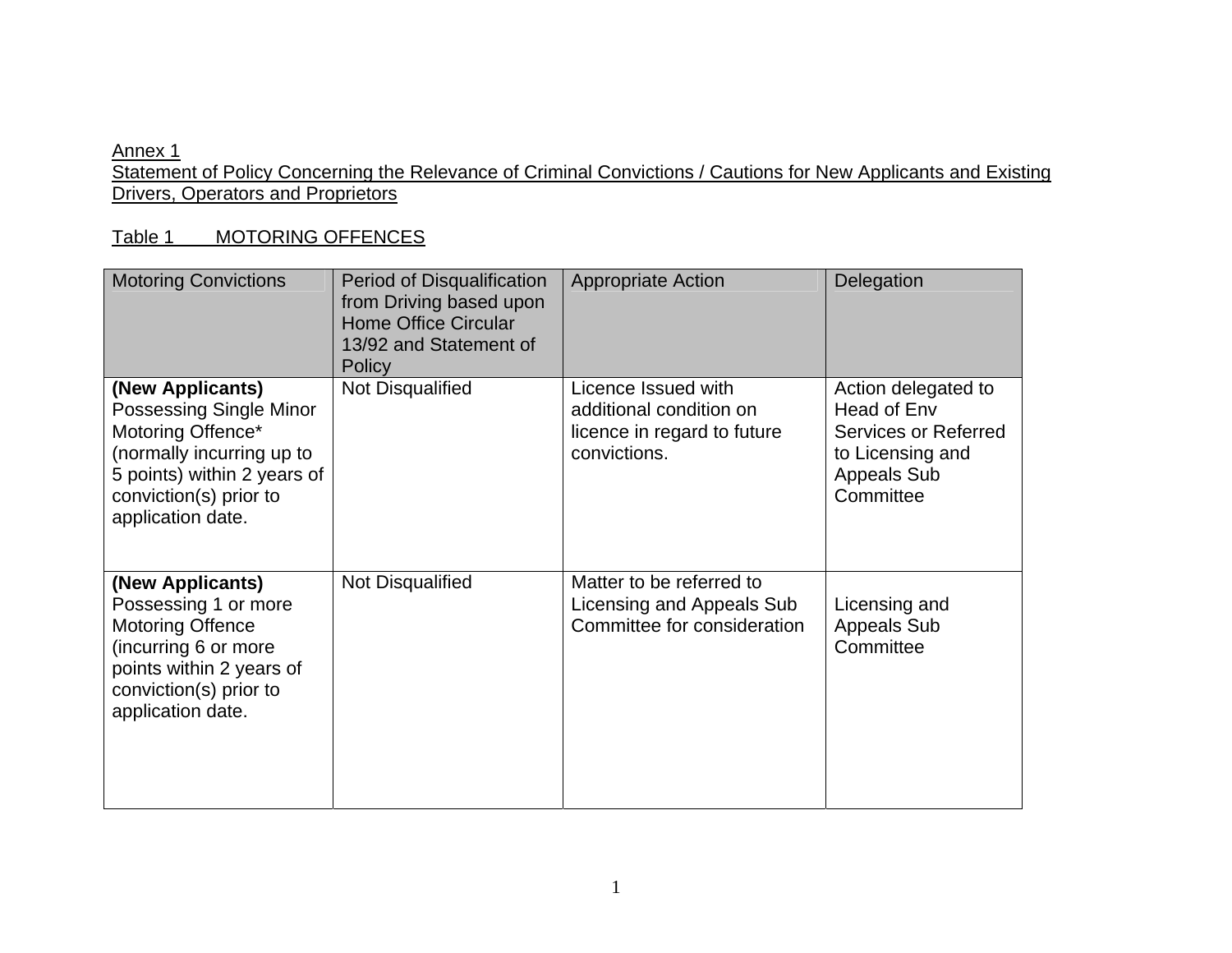| (New Applicants) Any<br>combination of Motoring<br>Offences collecting 12 or<br>more points leading to a<br>ban. Where applicant has<br>no further offences for 3<br>years        | 12 months from return of<br><b>DVLA Licence</b>     | Licence and written warning<br>issued.                                                                                                                                                                  | Head of<br>Environmental<br><b>Services</b>      |
|-----------------------------------------------------------------------------------------------------------------------------------------------------------------------------------|-----------------------------------------------------|---------------------------------------------------------------------------------------------------------------------------------------------------------------------------------------------------------|--------------------------------------------------|
| (New Applicant)<br>1 Conviction relating to<br>drink / intoxication in<br>connection with vehicles<br>where applicant has<br>clean licence for 5 years<br>since return from DVLA. | 2 years from return of<br><b>DVLA</b> licence       | Licence and Written warning<br>issued.                                                                                                                                                                  | Head of<br>Environmental<br><b>Services</b>      |
| (New Applicant) 2 or<br>more convictions relating<br>to drink / drugs<br>intoxication in connection<br>with a vehicle or<br>alcoholism is involved                                | $3 - 5$ years from return of<br><b>DVLA</b> licence | Matter to be referred to<br>Licensing and Appeals Sub<br>Committee for consideration<br>Report of an independent<br>medical examiner will be<br>required before hearing. Cost<br>to borne by applicant. | Licensing and<br><b>Appeals Sub</b><br>Committee |
| (Existing Drivers) 2 Minor<br>Motoring Offences*<br>incurring 6 or more points<br>in a 2 year period, when<br>notified or discovered by<br>the Authority.                         | Not Disqualified                                    | Driver required to sit DSA**<br>test and Written warning<br>issued as to future<br>convictions. Comment 1<br>below                                                                                      | Head of<br>Environmental<br><b>Services</b>      |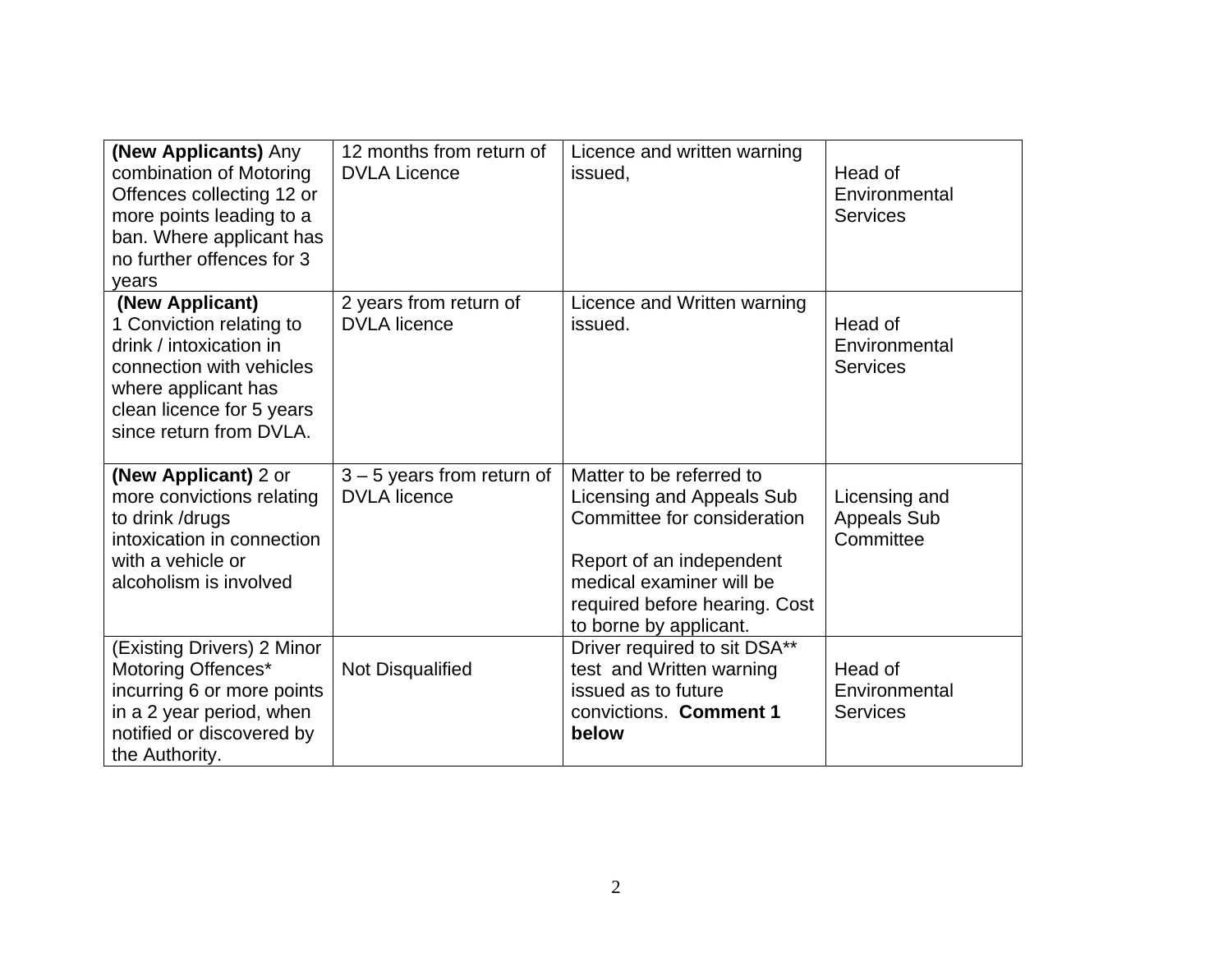- \* Minor motoring offence e.g. vehicular obstruction, waiting in restricted street, speeding etc
- \*\* DSA Test Dep't of Transport Driving Standards Agency driving test

**Comment 1 -** Failure of driver to attend DSA test or failure to pass DSA on 2 occasions will result in referral to Licensing and Appeals Committee.

## Table 2

## **CRIMINAL OFFENCES**

| <b>Criminal Convictions</b>                                            | <b>Period of Rehabilitation</b><br>based upon Home Office<br>Circular 13/92 and<br><b>Statement of Policy</b><br>before consideration<br>given | <b>Appropriate Action</b>                                                                                            | Delegation                                  |
|------------------------------------------------------------------------|------------------------------------------------------------------------------------------------------------------------------------------------|----------------------------------------------------------------------------------------------------------------------|---------------------------------------------|
| <b>Formal Cautions if over</b><br>12 months old                        | No Conviction                                                                                                                                  | Licence Issued if not related<br>to private hire additional<br>conditions on licence in<br>regard to future actions. | Head of<br>Environmental<br><b>Services</b> |
| Minor convictions not<br>related to private hire<br>over 3 years old * | None indicated in<br>circular or specified in<br>Policy.                                                                                       | Licence Issued if not related<br>to private hire additional<br>conditions on licence in<br>regard to future actions. | Head of<br>Environmental<br><b>Services</b> |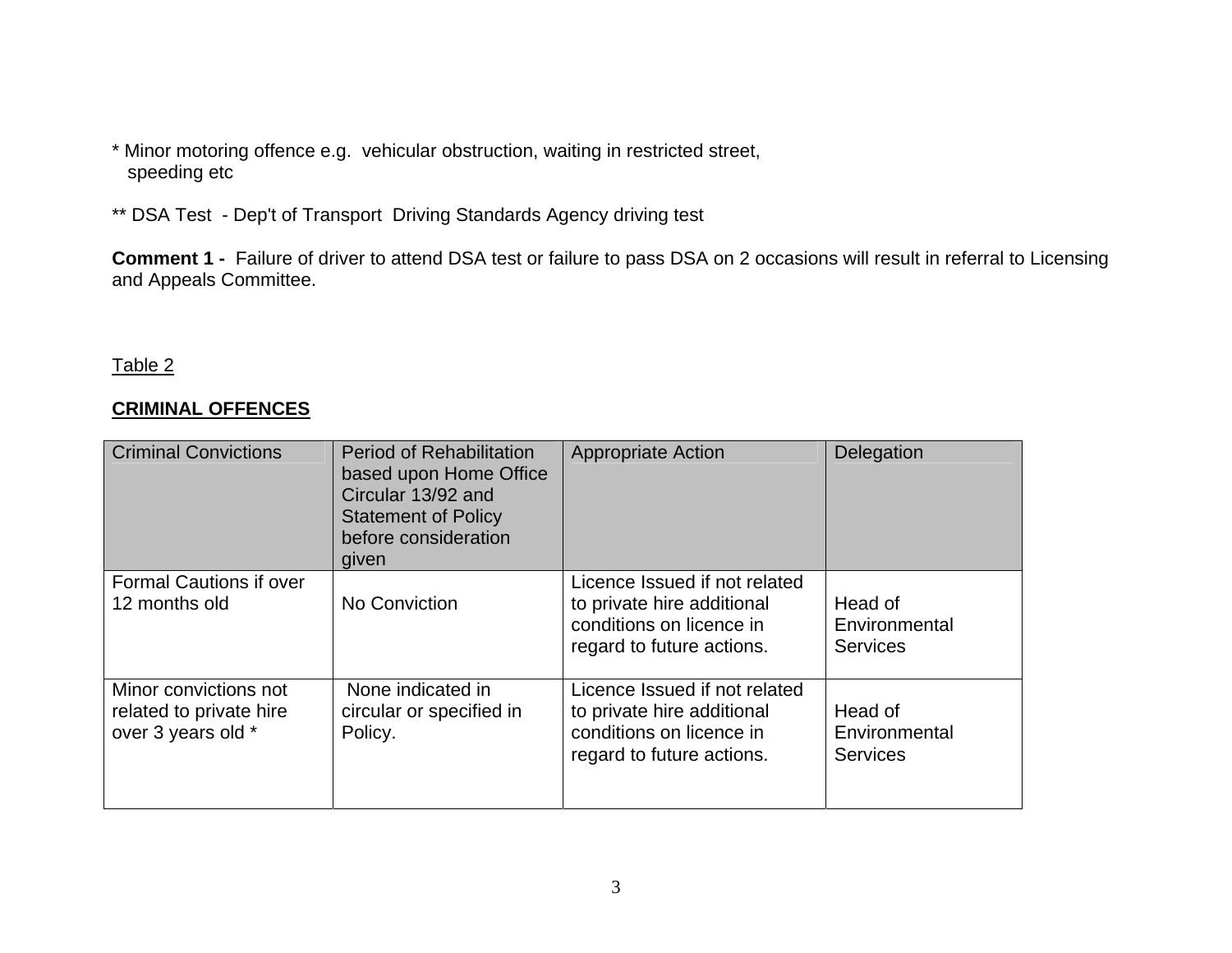| Convictions involving<br>prohibited drugs over 6<br>years old                           | 3 years from conviction                        | Licence Issued additional<br>conditions on licence in<br>regard to future offences.  | Head of<br>Environmental<br><b>Services</b>      |
|-----------------------------------------------------------------------------------------|------------------------------------------------|--------------------------------------------------------------------------------------|--------------------------------------------------|
| As above if detoxification<br>treatment undertaken by<br>applicant.                     | 5 years from conviction                        | Matter to be referred to<br>Licensing and Appeals Sub<br>Committee for consideration | Licensing and<br><b>Appeals Sub</b><br>Committee |
| Convictions involving<br>prohibited drugs whilst<br>engaged as a private hire<br>driver | Unspecified from<br>conviction 5 years or over | Matter to be referred to<br>Licensing and Appeals Sub<br>Committee for consideration | Licensing and<br><b>Appeals Sub</b><br>Committee |
| Drugs offences relating to<br>sale                                                      | 5 years from conviction                        | Matter to be referred to<br>Licensing and Appeals Sub<br>Committee for consideration | Licensing and<br><b>Appeals Sub</b><br>Committee |
| Single Conviction of a<br>sexual nature over 10<br>years old ***                        | 5 Years from Conviction                        | Licence Issued additional<br>conditions on licence in<br>regard to future actions.   | Head of<br>Environmental<br><b>Services</b>      |
| More than 1 conviction of<br>a sexual nature                                            | 5 years from most recent<br>conviction         | Matter to be referred to<br>Licensing and Appeals Sub<br>Committee for consideration | Licensing and<br><b>Appeals Sub</b><br>Committee |
| Conviction of a sexual<br>nature whilst engaged as<br>a private hire driver             | Unspecified from<br>conviction 5 years or over | Matter to be referred to<br>Licensing and Appeals Sub<br>Committee for consideration | Licensing and<br><b>Appeals Sub</b><br>Committee |
| <b>Conviction for Violence</b><br>over 5 years old                                      | 3 years from conviction                        | Licence Issued additional<br>conditions on licence in<br>regard to future actions.   | Head of<br>Environmental<br><b>Services</b>      |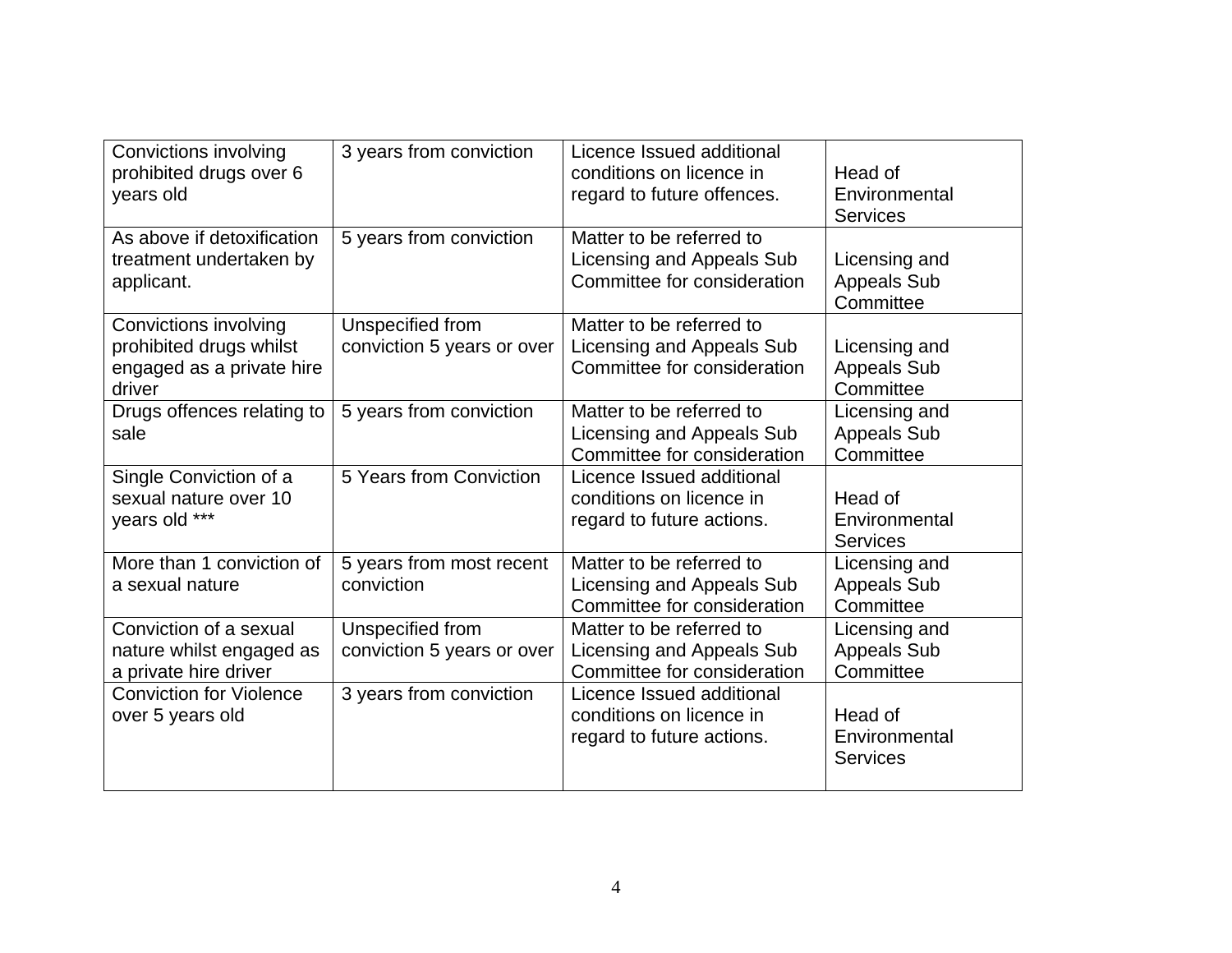| <b>Convictions of Violence</b> | Unspecified from           | Matter to be referred to    | Licensing and      |
|--------------------------------|----------------------------|-----------------------------|--------------------|
| whilst engaged as a            | conviction 5 years or over | Licensing and Appeals Sub   | <b>Appeals Sub</b> |
| private hire driver            |                            | Committee for consideration | Committee          |
| Conviction of dishonesty       | 3 years from conviction    | Licence Issued additional   |                    |
| over 5 years old               |                            | conditions on licence in    | Head of            |
|                                |                            | regard to future offences.  | Environmental      |
|                                |                            |                             | <b>Services</b>    |
| Convictions of dishonesty      | Unspecified from           | Matter to be referred to    | Licensing and      |
| whilst engaged as a            | conviction 5 years or over | Licensing and Appeals Sub   | Appeals Sub        |
| private hire driver            |                            | Committee for consideration | Committee          |

\* Minor conviction relate to offences not including Dishonesty, Violence or of a sexual nature

\*\*\* Sexual nature means convictions for indecent exposure, indecent assault, importuning, or any other sexual offences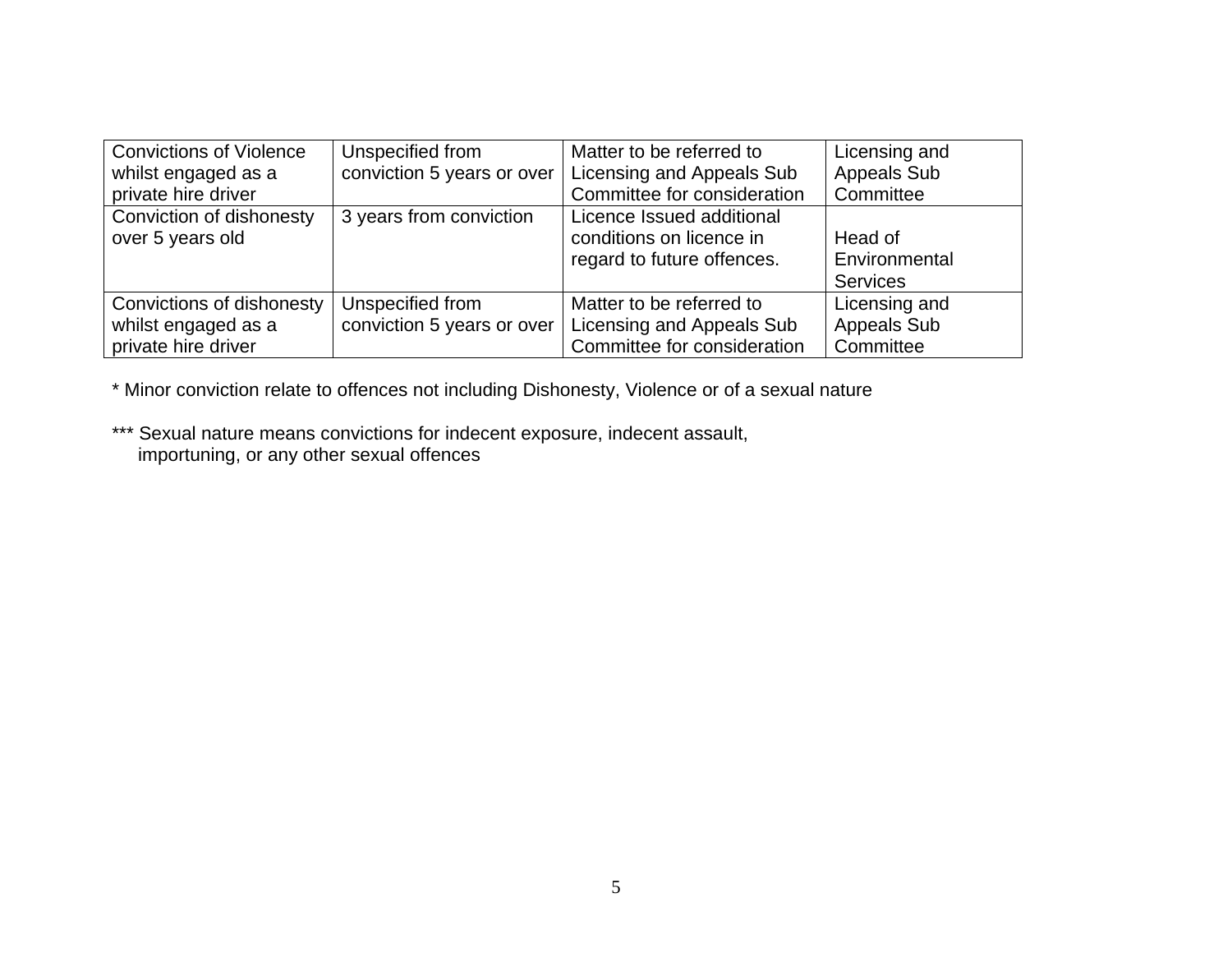Offences committed in the course of Public / Private Hire employment are regarded as extremely serious matters. Any breach of the Local Government (Miscellaneous Provisions) Act 1976, and any other national legislation can result in the following.

| <b>Breach of Conditions</b>          | <b>Appropriate Action</b>               | Delegated                    |
|--------------------------------------|-----------------------------------------|------------------------------|
| *Proprietors 1 offence               | Officer: Written warning if isolated    | <b>Head of Environmental</b> |
|                                      | technical offence                       | <b>Services</b>              |
| *Proprietors more than 1 offence in  | Matter to be referred to Licensing and  | Licensing and Appeals Sub    |
| 2 year period or persistent offences | Appeals Sub Committee for consideration | Committee                    |
| over longer period                   |                                         |                              |
| Driver 1 Offence                     | Officer: Written warning if isolated    |                              |
|                                      | technical offence                       | <b>Head of Environmental</b> |
|                                      |                                         | <b>Services</b>              |
| Drivers more than 1 offence in 2     | Matter to be referred to Licensing and  | Licensing and Appeals Sub    |
| year period or persistent offences   | Appeals Sub Committee for consideration | Committee                    |
| over longer period                   |                                         |                              |
| Operator 1 Offence                   | Officer: Written warning if isolated    | <b>Head of Environmental</b> |
|                                      | technical offence                       | <b>Services</b>              |
| Operator more than 1 offence in 2    | Matter to be referred to Licensing and  | Licensing and Appeals Sub    |
| year period or persistent offences   | Appeals Sub Committee for consideration | Committee                    |
| over longer period                   |                                         |                              |